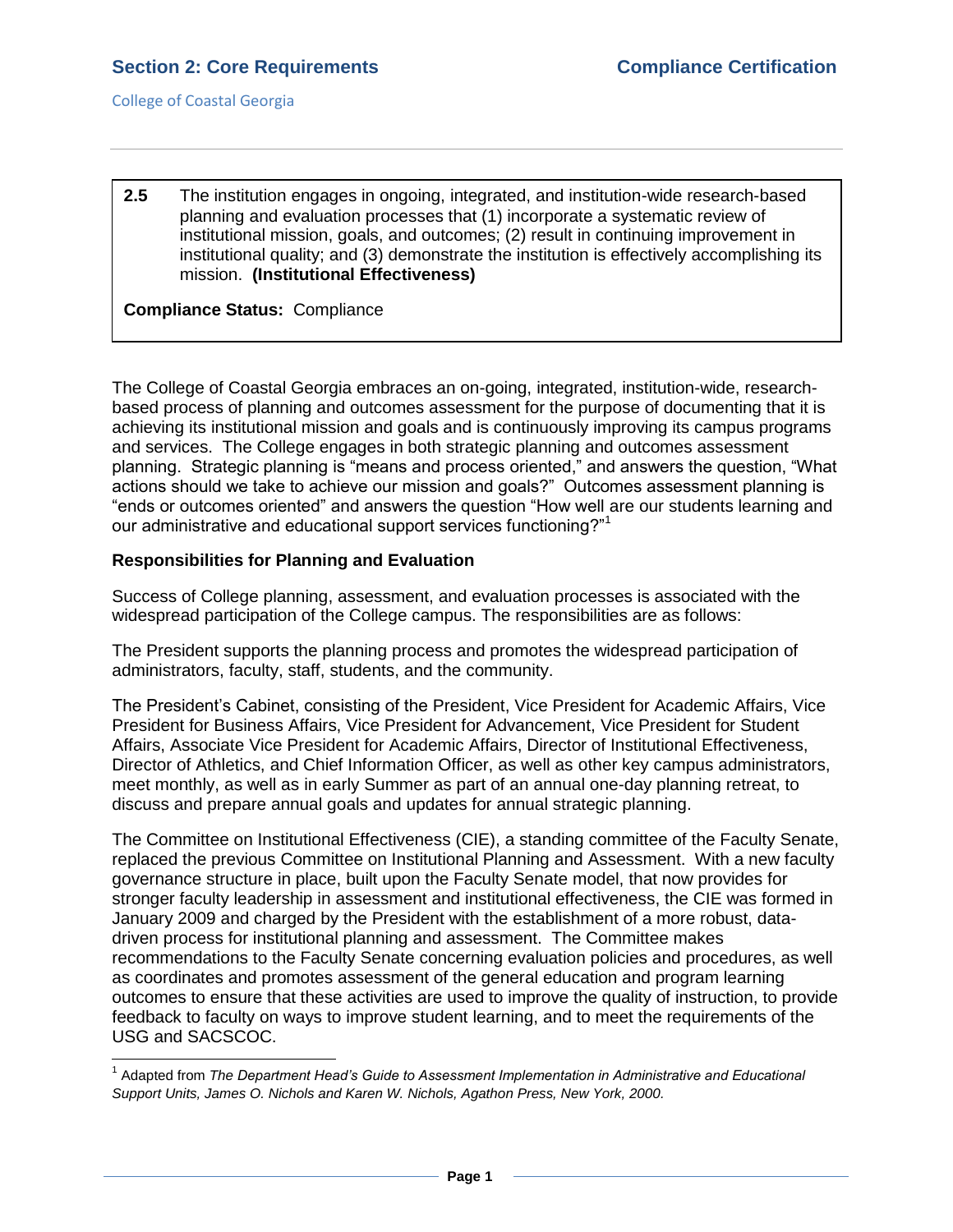The CIE also provides input on the development, administration, and analysis of the evaluation system, as needed, as a part of ensuring the effectiveness of all units of the College.

The Curriculum Committee of the Faculty Senate, made up of the Vice President for Academic Affairs (ex-officio) or representative, representatives from each of the College's Schools, and Senate representatives, considers all proposals for new degree programs, majors and/or minors, and recommends curricular policies affecting academic programs offered by the College, including core curriculum and exit examinations.

The Office of Institutional Effectiveness (OIE) ensures continuity of an ongoing planning and assessment process by collecting, analyzing, and distributing data, organizing and publishing the annual strategic plan, addressing accreditation-related activities, creating and distributing student and faculty surveys, and generating timely data reporting for various internal and external constituents.

The OIE oversees an extensive program of activities that determine the extent to which planning and effectiveness contribute to the College's efforts in accomplishing its mission. Basic data are provided annually in the College's *[Fact Book](CCGAfactbook.pdf#page=1)*, as well as the *[Data Digest](2.5.bCCGAf10datadigest.pdf#page=1)* student enrollment snapshot that is produced every semester. The Director of Institutional Effectiveness serves in an ex officio role on the CIE and serves on the SACSCOC Leadership Team and President's Cabinet.

On a frequent basis, the OIE works on various joint student success initiatives with the USG Board of Regents. One recent example of such collaboration took place in Spring Semester 2010. The College was engaged in a USG Board of Regents' graduation and retention assessment process that culminated in an [institutional report](2.5.cUSGgrad&retreport.pdf#page=1) to the Board for improving graduation and retention rates at the College over a three-year period. A broad-based approach was used to create four overarching strategies focused on imbedding philosophies and building processes in the near term which will ensure improved retention, progression and degree completion in the long term.

The strategies are:

- Implement student-centered policies and programs which focus on retention
- Reduce barriers to student performance and progression
- Integrate Foundations of Excellence (FOE) recommendations to foster student success
- Establish clear student progression and graduation targets and goals and ensure all members of the campus community are accountable for their achievement.

Each of these strategies aligns with the College's strategic goals and master plan. The retention strategies were linked with findings and recommendations from the FOE process, along with best practices in the field, which include early connections, high expectations and aspirations, a clear academic plan and pathway, an effective track to college readiness, engaged learning, and academic and social support network – [College's three-year action plan.](2.5.d3yractionstrategies.pdf#page=1)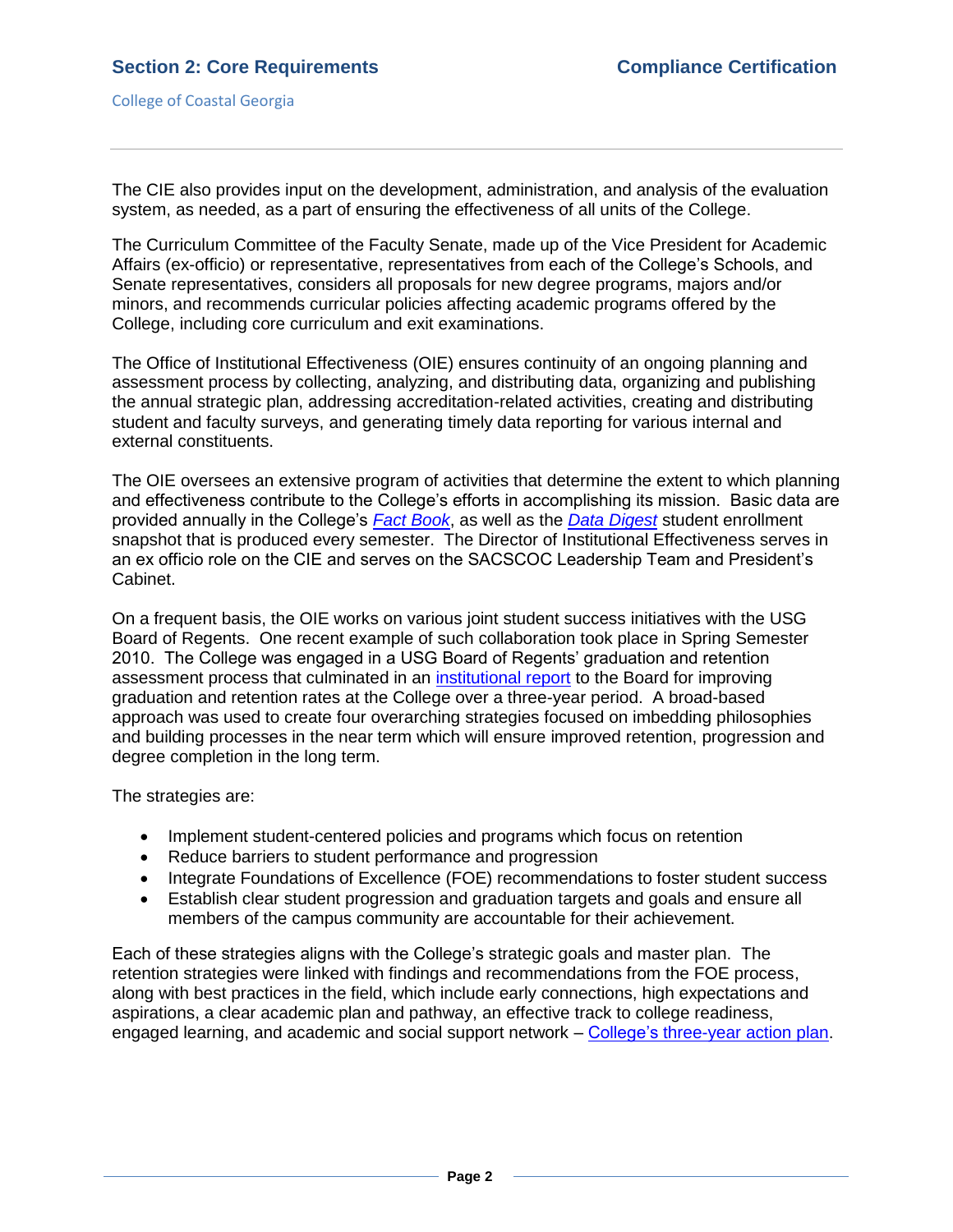## **Annual Planning Cycle and Performance**

The College's annual strategic planning cycle (see Table 1) supports the institution's continuous improvement efforts and builds on the successes of the previous year. With the academic period 2008-2010 representing a time of tactical engagement, followed by environmental scanning and then development of a new strategic planning and outcome assessment, the planning cycle is becoming more refined as key stakeholders become more confident and comfortable with the process.

| <b>Month</b> | <b>Responsibility</b>                 | <b>Activity</b>                                                                                                                                                                                                                     |
|--------------|---------------------------------------|-------------------------------------------------------------------------------------------------------------------------------------------------------------------------------------------------------------------------------------|
| July         | President's<br>Cabinet                | Draft, review and finalize strategic goals and objectives for new<br>academic year                                                                                                                                                  |
| August       | President's<br>Cabinet                | Assign a "champion" from the President's Cabinet responsible to see<br>to the achievement of his/her assigned institutional strategic goal                                                                                          |
|              | Institutional<br>Effectiveness        | Serve as a conduit between the institutional strategic planning and unit<br>level planning processes to ensure that recommended action<br>strategies are developed in tandem to eliminate redundancy and<br>encourage collaboration |
| September    | <b>Strategic Goal</b><br>Champion     | Convene a work group for that particular strategic goal and focus on<br>the identification of action strategies that will underpin that institutional<br>goal and its associated objectives                                         |
| October      | Institutional<br><b>Effectiveness</b> | Evaluate submitted action strategies to ensure alignment with<br>objectives and associated institutional goals; submit completed annual<br>strategic plan to President's Cabinet for review and final approval                      |
|              |                                       | Post Institutional Strategic Plan to the College website, distributed to<br>appropriate college personnel, and send to the Office of Strategic<br>Research and Analysis at the USG Board of Regents                                 |
| December     | <b>Business Affairs</b><br>Office     | Submit revenue projections to the Board of Regents and fee increase<br>request documentation                                                                                                                                        |
| January      | Strategic Goal<br>Champion            | Provide update on the progress associated with assigned institutional<br>strategic goal                                                                                                                                             |
| March        | <b>Strategic Goal</b><br>Champion     | Provide update on the progress associated with assigned institutional<br>strategic goal                                                                                                                                             |
| May          | <b>Strategic Goal</b><br>Champion     | Review outcome results for assigned institutional strategic goal;<br>designate institutional goal/objectives as either completed, ongoing or<br>carried over to the new academic year                                               |
|              | Institutional<br><b>Effectiveness</b> | Formulate annual strategic plan final report to share with senior<br>leadership team for approval based on feedback from institutional<br>strategic goal champions                                                                  |
| June         | <b>Business Affairs</b><br>Office     | Submit College budget to the Board of Regents                                                                                                                                                                                       |
|              | Board of Regents                      | Approve College budget                                                                                                                                                                                                              |
|              | President's<br>Cabinet                | Organize an administrative retreat to review institutional mission,<br>planning assumptions, goals, strategies and performance objectives<br>for the upcoming year; approve previous year's final strategic plan<br>report          |

#### **Table 1: Annual Strategic Planning Calendar**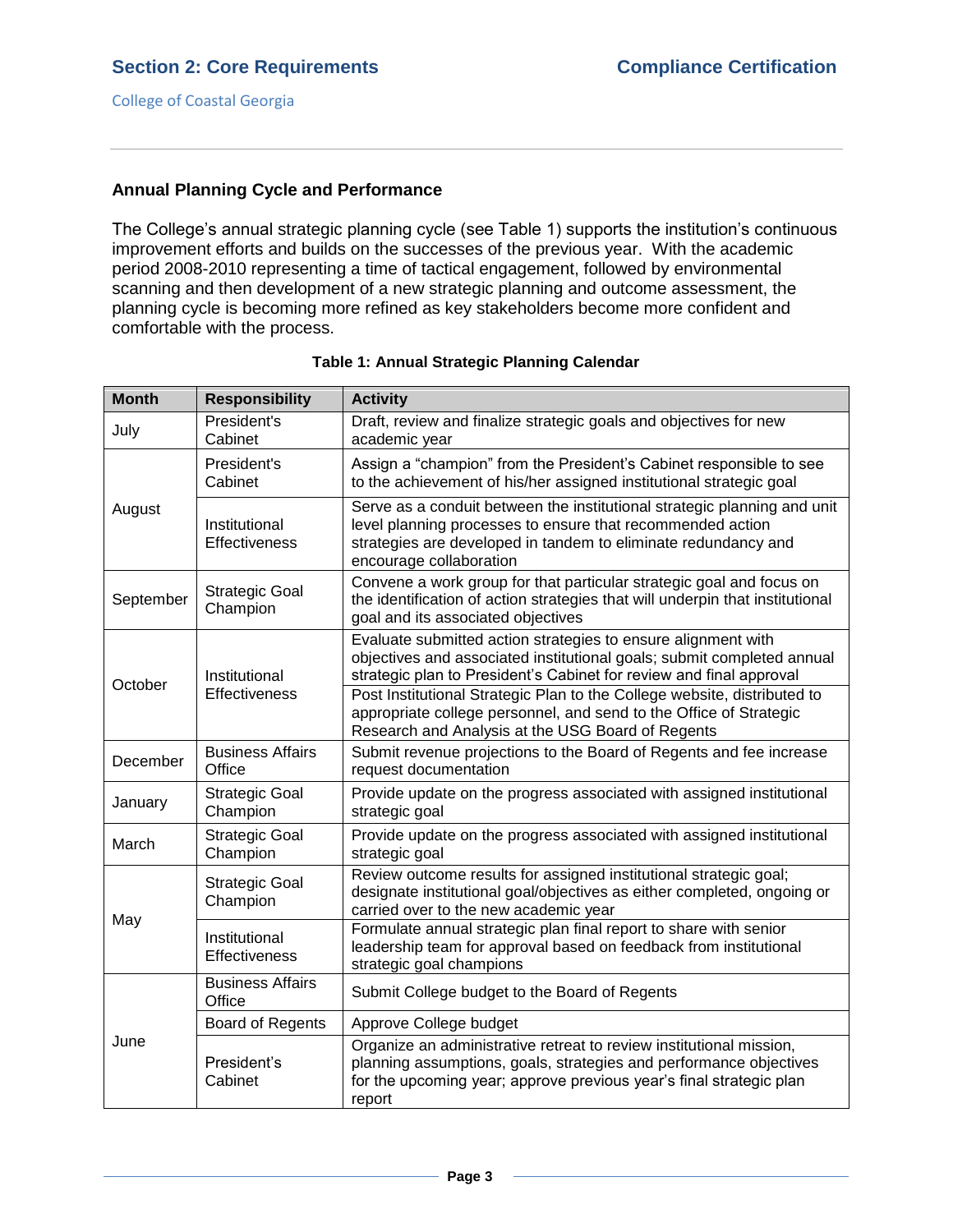### *Annual Assessment Tools*

- Integrated Postsecondary Education Data System comparison group benchmarking
- USG Board of Regents comprehensive benchmarking
- Review of strategic institutional goals and progress on objectives
- Graduating Student Satisfaction with College Programs and Services Survey
- Educational and Administrative Support Unit Plans
- Faculty evaluations
- Administrative and staff performance reviews
- Review planning/assessment/budgeting process
- Measure of Academic Proficiency and Progress (MAPP) test
- General Education Assessment of Core Curriculum courses
- Regents' test

### *Periodic Assessment Tools*

- Community College Survey of Student Engagement (CCSSE)<sup>2</sup>
- College Mission review of mission statement, every three years
- Program Review faculty review of academic programs, every seven years

### *Key Performance Indicators*

l

To continuously and effectively monitor and track institutional effectiveness, an e-dashboard containing Key Performance Indicators (KPIs), reflective of the institution's new state college status and mission change, is being finalized – incorporating newly established USG graduation and progression rates – and will be posted on the College's Intranet so that the entire campus community is aware of institutional progress.

KPIs are measurements of student enrollment success. The College has identified a limited number that are central to the objectives of the annual strategic plan and will use them as benchmarks to guide the planning process. Other metrics related to these performance measures are also important and monitored through measures established in unit assessment plans. This approach will allow the institution to easily assess outcomes, rethink less effective strategies, and celebrate College successes.

Among the key metrics to be measured include the following:

- Six-year graduation rate, baccalaureate students
- Three-year graduation rate, pre-baccalaureate and career associate students
- Fall-to-Spring retention rate, third year (baccalaureate students)
- Fall-to-Fall retention rate, third-to-fourth year (pre-baccalaureate students)
- Fall-to-Spring retention rate, first year (pre-baccalaureate and career associate students)
- Fall-to-Fall retention rate, first-to-second year (pre-baccalaureate and career associate students)

 $^2$  Once the sample size of baccalaureate graduates increases beyond 100, the College will replace CCSSE with the National Survey of Student Engagement (NSSE); it is anticipated to occur in Spring Semester 2012.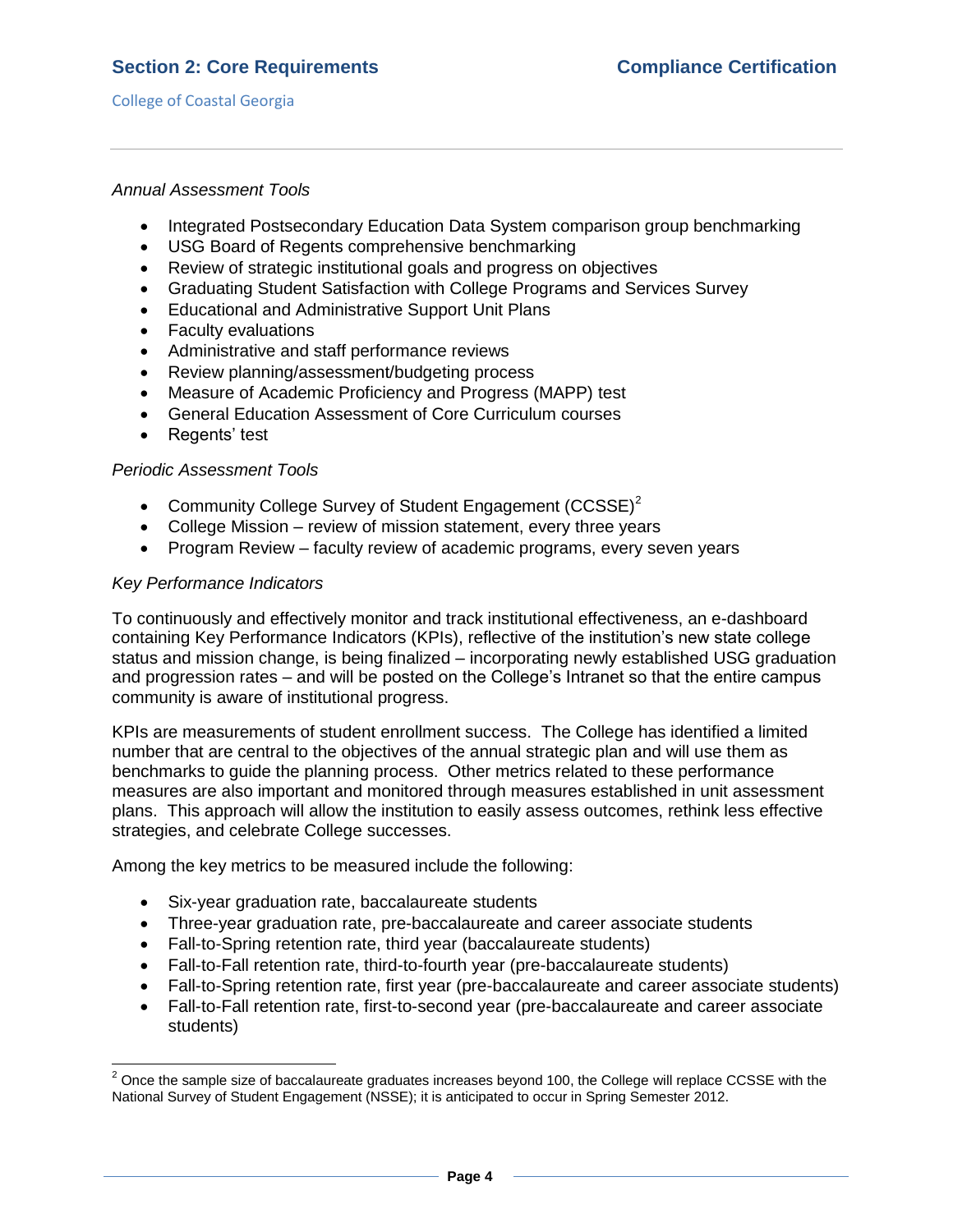- Percent of students participating in service-learning courses
- Learning Support success rate (first attempt)
- Acceptance rate
- Admission enrollment yield
- Percent of alumni giving
- Number of qualified major donor prospects
- Percent of students on Foundation scholarships
- Expenditures per FTE
- Indirect Cost Rate
- Percent increase in student FTE

## **(1) Systematic Review of Mission, Goals and Expected Outcomes**

SACSCOC determines that institutional effectiveness is achieved when "the institution engages in ongoing, integrated, and institution‐wide research‐based planning and evaluation processes that (1) incorporate a systematic review of institutional mission, goals, and outcomes; (2) result in continuing improvement in institutional quality; and (3) demonstrate the institution is effectively accomplishing its mission<sup>3</sup> The process therefore begins with the institutional mission.

### Mission Statement Process

In 2007, the USG commissioned a needs assessment for baccalaureate degree programs in coastal southeast Georgia. Dr. David Morgan, a former USG academic officer, conducted the needs assessment, focusing specifically on the College of Coastal Georgia (then named Coastal Georgia Community College). The needs assessment was presented to the USG Board of Regents at its strategic planning retreat in early January 2008. The needs assessment report confirmed similar studies going back to 1982, indicating that coastal southeast Georgia is geographically under-served with respect to baccalaureate degree programs.

The development of the new programs actively engaged employers and educators who provided their respective perspectives on the impact of the new programs not only at the institutional level, but also on regional and state-wide levels.

In response to these discussions and findings, faculty and administration undertook a review of the College's mission. Further studies of the area's population growth patterns and pertinent economic trends confirmed the conclusions of the *[Morgan Report](morganreport.pdf#page=1)* and revealed the need for offering targeted baccalaureate programs of study. The existing mission statement was revised, adding this new facet to the College's fourfold mission of offering pre-baccalaureate programs of study for transfer, preparation for immediate employment in a variety of technical program areas, assistance to academically underprepared students, and lifelong learning opportunities for workforce development, career enhancement, and personal enrichment.

As the process moved forward, a Strategic Master Planning Committee, with broad representation of the campus community was created in Fall Semester 2008 to ensure that all

 3 *Southern Association of Colleges and Schools Commission on Colleges Handbook for Institutions Seeking Reaffirmation*, February 2011.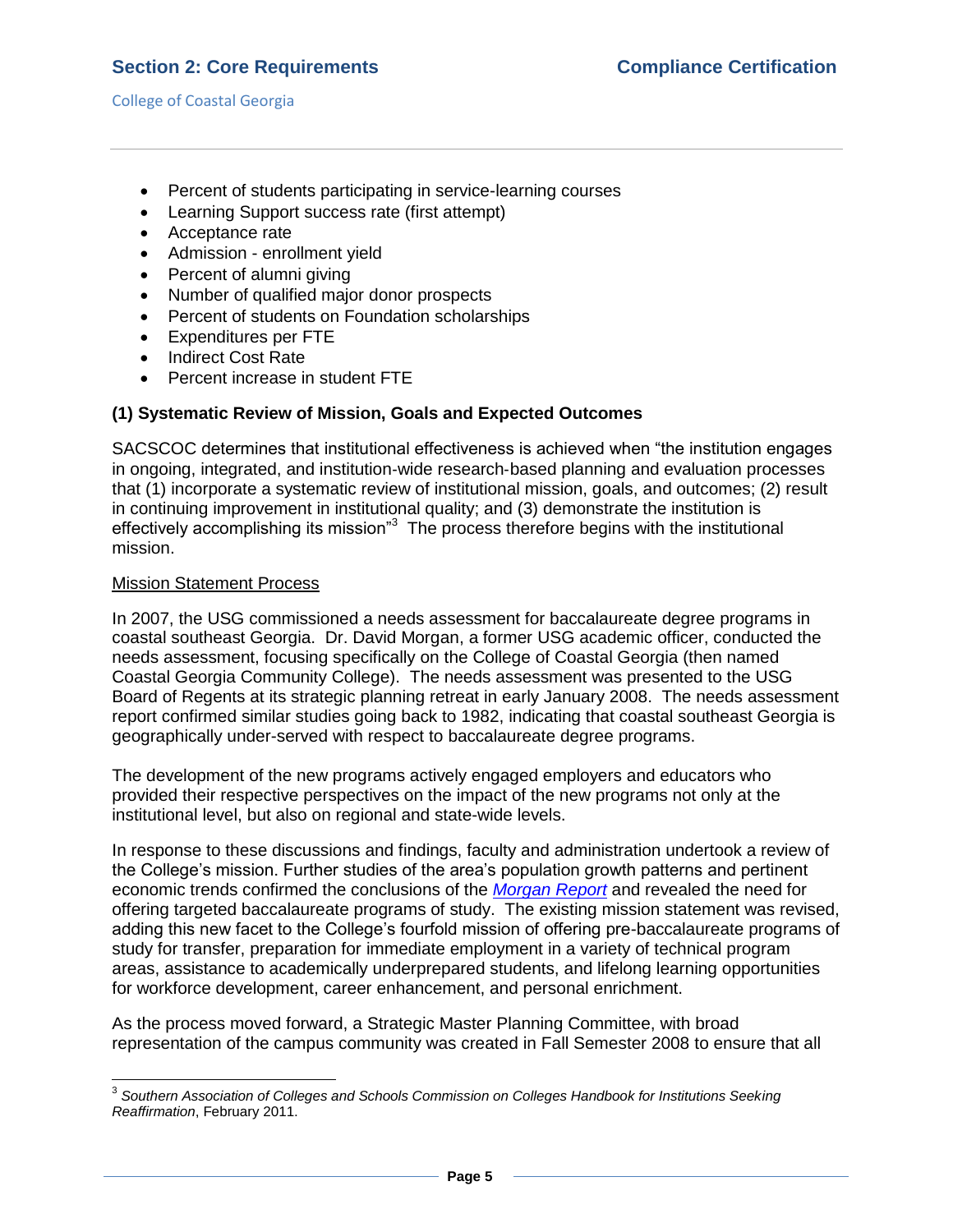facility planning and assessment activities support the College's mission. Revision of the College mission to encompass the four-year model involved broad-based input from all constituencies. The Strategic Master Planning Committee also developed a process to ensure the new baccalaureate programs of the College were aligned with its mission.

With new leadership and significant changes in its purpose and scope, the College revisited its mission statement that had been only slightly modified in 2008 to reflect its name change and new status as a state college.

The College's new [mission statement](MissionVisionValues.pdf#page=1) resulted from work on the part of the campus-community Strategic Master Planning Committee and President's Cabinet; with the latter approving the revised mission that also included new vision and values statements. The new mission statement – representing the core principles of an access institution while incorporating goals to become a destination institution with strong scholarship, worthwhile community linkages and exemplary student development – was formally approved by the USG Board of Regents in [August 2009.](2.1.hUSGBORmeetingminutes082009.pdf#page=12) And, as part of the transition to state college status, the College sought and was granted approval from the USG Board of Regents in [March 2009](2.1.gUSGBORmar2009discontinuetech.pdf#page=1) to discontinue the technical college programs effective July 1, 2009.

### **(2) Continuous Improvement of Institutional Quality**

### Strategic Master Plan

To guide development of the College's campus for its new future as a state college in the USG, the President charged the Strategic Master Plan Committee with the development of a longterm plan for enhancement of instructional programs, support services and the physical environment.

The Committee met over nine months to construct the roadmap for the development and refinement of the College, targeting the present and future needs of the campus. The process analyzed current capacity and resources and plans for future infrastructure and environmental design needs. The goal was a comprehensive design that creates the future identity for the College, anchored firmly in the academic mission and goals, historic development and traditions, physical setting, and regional and community values and needs.

The Board of Trustees of the College's Foundation provided support to the strategic master planning initiative, as did many civic leaders in the region—both volunteers and those in formal public office or management. Additionally, the College benefited, in significant ways, from an uncommon degree of collaboration on the part of the City of Brunswick, Glynn County, the Glynn County School System, the Southeast Georgia Health System, the Federal Law Enforcement Training Center, and the Board of Regents of the USG for envisioning the transformation and for supporting the College in its master planning process.

*[2020 Vision: A Decade and Beyond](SMP2020Vision.pdf#page=1)*, the resulting Strategic Master Plan, placed future physical development of the College campus squarely into the strategic context of academic, student/campus life and community/economic development strategies and priorities. Similarly, the College tested its building and campus needs against realities of funding and implementation—to have a truly pragmatic road map of campus improvements that can be accomplished over the next decade as one of the USG's 35 institutions of higher education.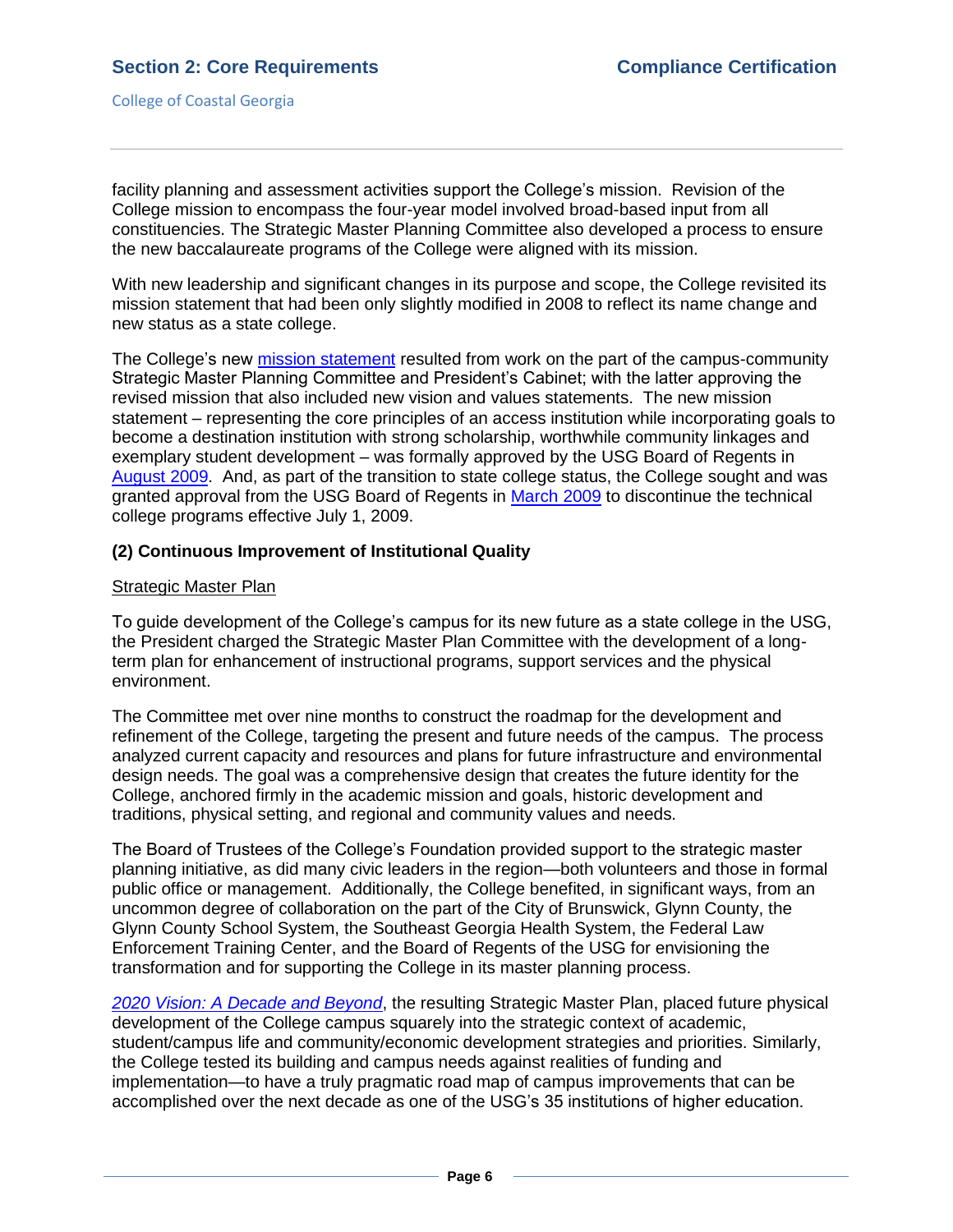College of Coastal Georgia

Finally, the plan emphasized intelligent adaptation and re-use of facilities in which the taxpayers of Georgia already have an investment—limiting new buildings to those strictly necessary by aggressive assumptions about good use of space and modernization.

The Strategic Master Plan follows the USG Master Plan template, with less detail on some template elements, but with additional elements that typically are not included – to integrate strategic plan, physical plan and business plan seamlessly. A unique aspect of the College's Strategic Master Plan was the development of a Capital Projects Plan and Capital Investment Program. This includes a listing of approximately thirty projects with timeline, size, project costs, and source of financing.

Annually, the Strategic Master Plan Committee is reconvened to review progress and to make any necessary adjustments to future plans of action.

As a natural extension to its strategic master planning process, the College subscribes to an ―annual‖ assessment model that occurs at both the institutional and unit level. The institutional strategic plan is the College's *implementation roadmap* for addressing the longer-term goals and priorities contained in the Master Strategic Plan, while unit level operational plans articulate unit specific goals and strategies related to these goals and priorities. At both the institutional and unit level, the articulation of measurable outcomes assists the College in assessing progress and making improvements.

### Institutional Strategic Plan

Through institutional strategic planning, the College develops an annual set of strategic goals, including measurable outcomes, which provide opportunity for continued institutional improvement and success. The institutional strategic goals are aligned with the USG's Strategic Plan.

During an annual planning retreat each Summer, the President's Cabinet and other key faculty/administrative staff members meet to review the institution's mission and vision statements, to discuss the current and future planning environment, including potential opportunities and threats, and to develop institutional priorities and goals, including expected outcomes, for the next academic year. Some strategic planning items are carried over from the previous year, while new items may be added to the upcoming year based on retreat discussion. The outcome of the planning process is a finished plan that is shared with the institution's internal and external constituencies.

As a result of the academic year [2010-2011 annual strategic planning process,](3.11.2.bCCGA10-11AnnualStrategicPlan.pdf#page=1) the College identified eight institutional goals that support the College's mission and Master Strategic Plan:

- 1. Create and maintain a quality, valued academic experience
- 2. Develop a student-centered campus community
- 3. Develop a campus culture defined by inclusion, collegiality and diversity
- 4. Formulate an integrated marketing plan to enhance institutional image and identity
- 5. Improve recruitment, retention and graduation of a culturally and economically diverse student body
- 6. Enhance information technology to support teaching, learning and research
- 7. Expand community partnerships and increase financial resources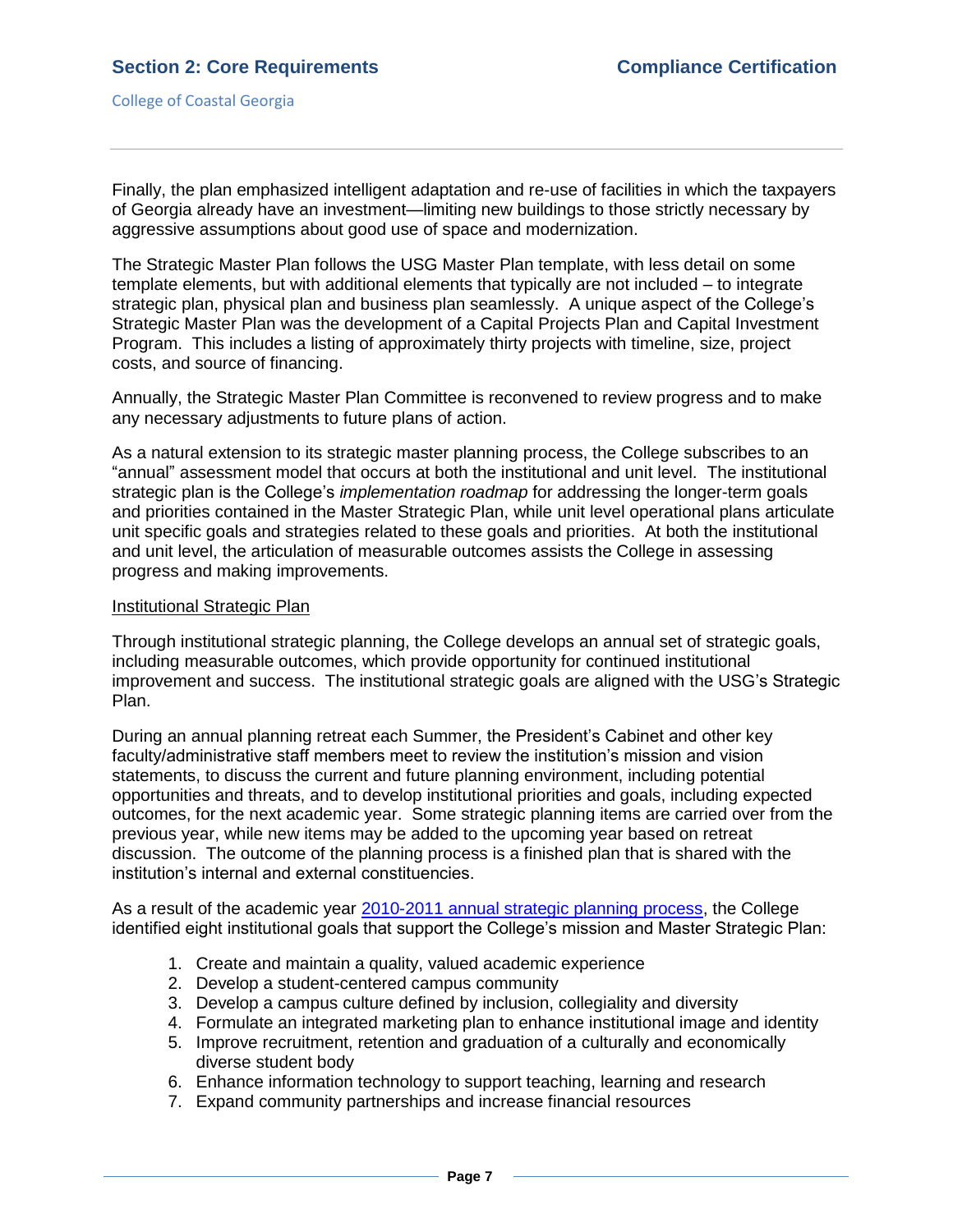8. Develop and maintain an administrative, fiscal, and physical capacity that supports faculty, staff and students.

Under each of the institutional goals are more specific objectives that serve as action plans for the major goals. Each objective has an associated set of due-dates indicating completion within the scope of the goal. Each strategic goal has an assigned "champion" from the President's Cabinet who is responsible to see to the achievement of the goal, with the help of others.

A work group is convened by the "champion" of each of the strategic goals and focuses on the identification of strategies that will underpin that particular institutional goal and its associated objectives. The objectives specify particular directions within the goal areas. The strategies for each objective identify a few key ways to make significant progress on these objectives over the next year. Each work group is comprised of individuals selected because they have expertise in the area of that particular goal and will be required to conduct strategic progress checks to monitor progress in meeting expected outcomes. And, each work group is expected to: (a) convene regular meetings of their groups; (b) facilitate the active involvement of all group members; (c) be the conduit for sharing information with key stakeholders; (d) keep the group focused on the right work; and (e) coordinate the development of a series of action strategies that support the objectives that undergird each goal.

The OIE evaluates the annual strategic plan and institutional goals to ensure that they support the mission and vision of the College and align with the USG's [Strategic Plan,](2.5.kUSGstrategicplan.pdf#page=1) as well as outlining improvements achieved as a result of planning and evaluation. The OIE serves as a conduit between the institutional strategic planning and unit level planning processes to ensure that recommended action strategies are developed in tandem to eliminate redundancy and encourage collaboration.

At the conclusion of the academic year, the OIE issues an annual strategic plan progress report (sample – academic year [2009-2010\)](2.5.lCCGA09-10ASPfinalreport.pdf#page=1) that is disseminated to participants involved in the President's annual strategic planning retreat held during the Summer Session. Institutional goals and objectives are designated as either being completed, ongoing or carried over to the new academic year. Additionally, the progress report is used at the annual planning retreat to inform development of the College's next institutional strategic plan.

### Unit Level Operational Plan

As part of the annual assessment process, each administrative and educational support services unit establishes goals that are derived from and consistent with the stated mission and vision of the College and responsive to the institutional strategic plan. Each organizational unit creates a unit assessment plan [\(template\)](2.5.UnitAssessmentPlanForm.pdf#page=1) to facilitate more meaningful and strategic evidence of institutional effectiveness in an effort to more tightly align the College's strategic goals (institutional expected outcomes) with unit goals (expected outcomes at the level of programs and services). The unit assessment plan is configured in a five-column rubric format. Each column is dedicated to a major component of the assessment process and is intended to assist units in documenting the outcomes assessment process and the development and analysis of the outcomes' assessment itself. This process balances ease of application with the necessary validity and reliability. More specifically, unit assessment plans follow this standardized format to ensure planning uniformity: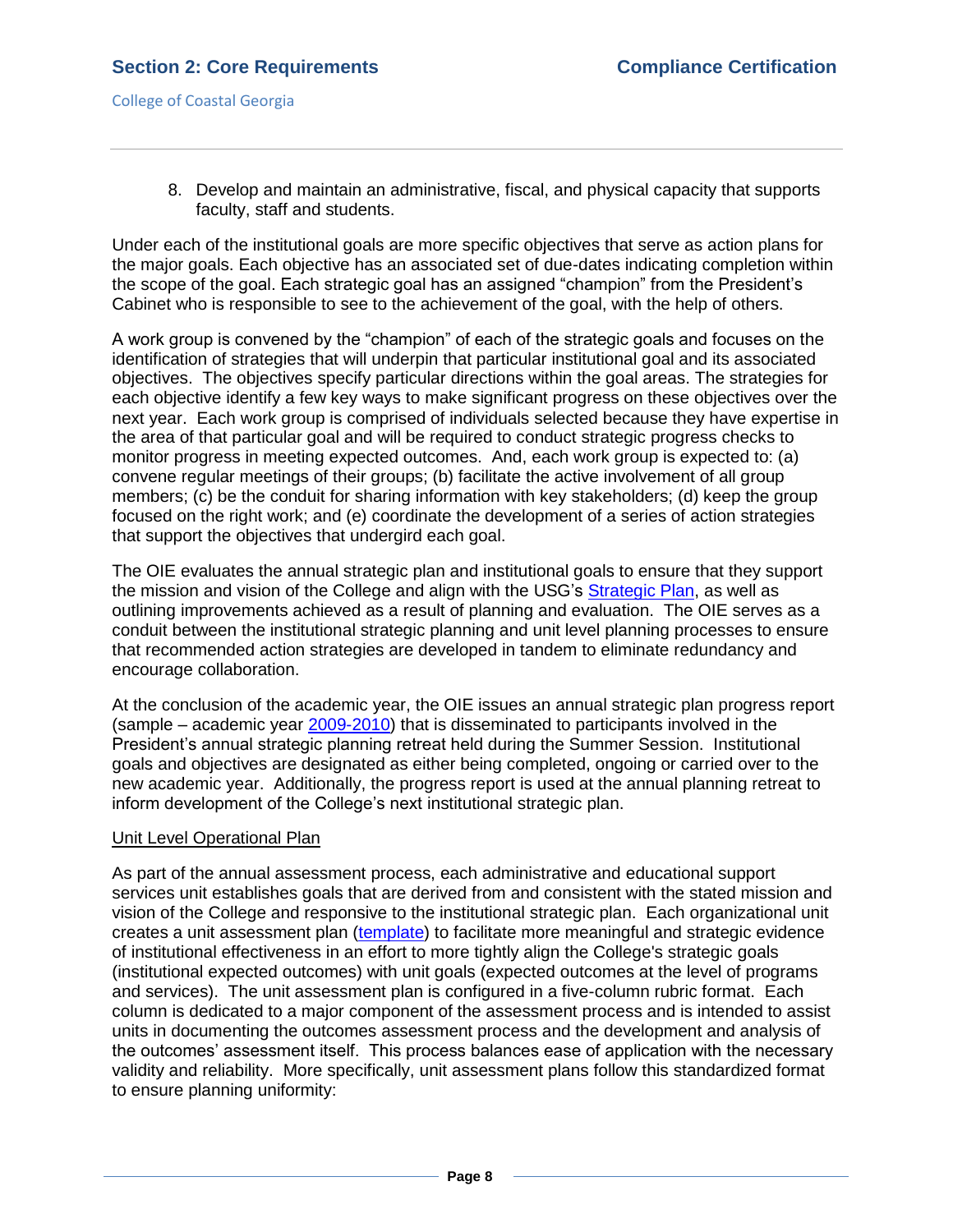Column 1: *Goals* – list the unit's goals and describe how they contribute to building a strong and distinctive unit within the context of the College's expected outcomes, aligning unit goals with corresponding strategic goal(s)

Column 2: *Outcomes* – identify the student learning and/or administrative outcomes needed to carry out the unit's core services or functions effectively

Column 3: *Measures* – identify the evaluations and assessments to be used to verify progress toward goal/outcome objective attainment

Column 4: *Findings* – interpret the results and findings from evaluations and assessments and discuss the extent to which the unit's expected outcomes for its goals and plans have been achieved over the past year

Column 5: *Action Plan – Use of Data* – discuss the improvements that will be made in the quality and effectiveness of the unit that contribute to the College's advancement and success in achieving its expected outcomes

The academic year 2010-2011 schedule for unit assessment plans follows:

| <b>Columns to be Completed</b> | <b>Deadline</b> |
|--------------------------------|-----------------|
| Columns 1-3                    | August 31, 2010 |
| Columns 4                      | May 2, 2011     |
| Columns 5                      | June 1, 2011    |

The OIE assists the College in the gathering and analysis of information in an effort to provide data that informs decision makers regarding assessment activities. Activities include the development and execution of web-based and/or paper surveys to faculty, staff and students. Additionally, an institutional *[Fact Book](CCGAfactbook.pdf#page=1)* containing various charts of demographic data is also available to the College community.

The CIE is charged with making recommendations for the evaluation of the research, planning and institutional effectiveness functions of the College and with studying, reviewing and making recommendations relating to the College's mission and purpose statements and its long-range plan. This committee recommends measurable outcomes so that progress can be monitored and serves as a liaison with campus stakeholders for continuous assessment. As an advisory body, the committee recommends changes in College goals and/or priorities.

At the end of each academic year, all administrative and educational support services units submit assessment plan updates to the OIE. Looking at goals from the previous year and the strategies used for their attainment, each unit focuses on an assessment of whether or not the goal was achieved and/or led to improvement, the impact of the improvement activity on the targeted goal or objective/outcome, and future implications based on the results of the improvement activity, possibly including changes in instruction, assessment, support and policies or a reaffirmation that current ones are best. This analysis and discussion *closes the loop* and provides a springboard for planning the activities for the next cycle.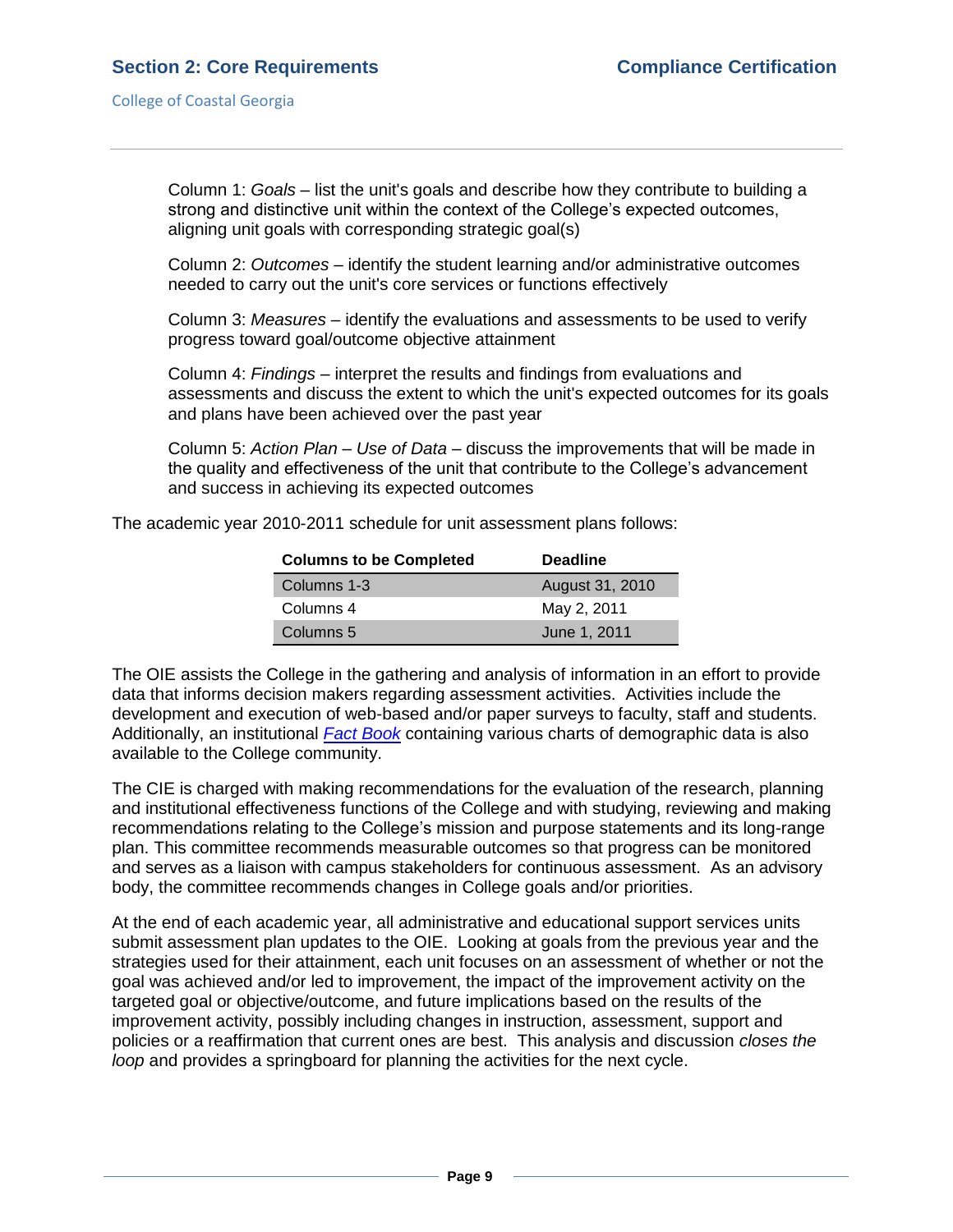This continuous assessment process enables each unit to evaluate its current and future goals and needs and plan strategies to better serve its students and clients. Continuous improvement builds on existing efforts and brings about meaningful change to ensure that student and client needs are being met.

As a direct result of the planning and evaluation process in recent years, the College

- Implemented a training program for faculty and staff in customer service
- Redesigned New Student Orientation to provide greater focus on academic expectations, with a parents and family component to promote the notion that student success requires a strong partnership between the student, the family and the institution
- Acquired and expanded the range of technology-driven academic support (e.g., Tutor.com, a 24/7 online, live tutoring service that supplements the on-campus tutoring program; and Blackboard/Vista, the asynchronous learning environment which also supports web-enhanced and blended/hybrid courses), as well as the hiring of a new Coordinator of Instructional Technology.
- Developed an "early warning" system in which faculty electronically submit an assessment of each student (satisfactory, unsatisfactory, multiple absences) which is followed up by phone calls from academic and student affairs professionals. Students are encouraged to talk with their faculty, seek (fee) tutoring, and/or seek assistance from other available offices and services, including Career Services and Financial Aid.
- Implemented a Supplemental Instruction program involving Learning Support students through a campus-wide Learning Support Workgroup
- Participated in Foundations of Excellence® (FoE) in the First College Year a partnership with the Policy Center on the First Year (academic year 2009-2010) – that generated a [final report](FOEfinalreport.pdf#page=1) that serves as both a critical study of the College's first-year experience and success of its students and a blueprint for improvement, exploring challenges and opportunities and tracing the process used to narrow the recommendations of the nine working committees to a smaller number of priority action items that represent the collective priorities of the College community
- Developed a two-year master course schedule that is regularly updated with an ongoing gap analysis to improve course offerings in coming years.

### Educational Assessment Plan

In parallel fashion, each degree program creates an "educational assessment plan" that addresses the College's learning goals, program-specific student learning goals, and professional accreditation learning goals, if applicable. Learning goals are both measurable and expressed in behavioral terms. Multiple assessment strategies are used, including direct measures (e.g., course-based exams) and indirect measures (e.g., course evaluations) for each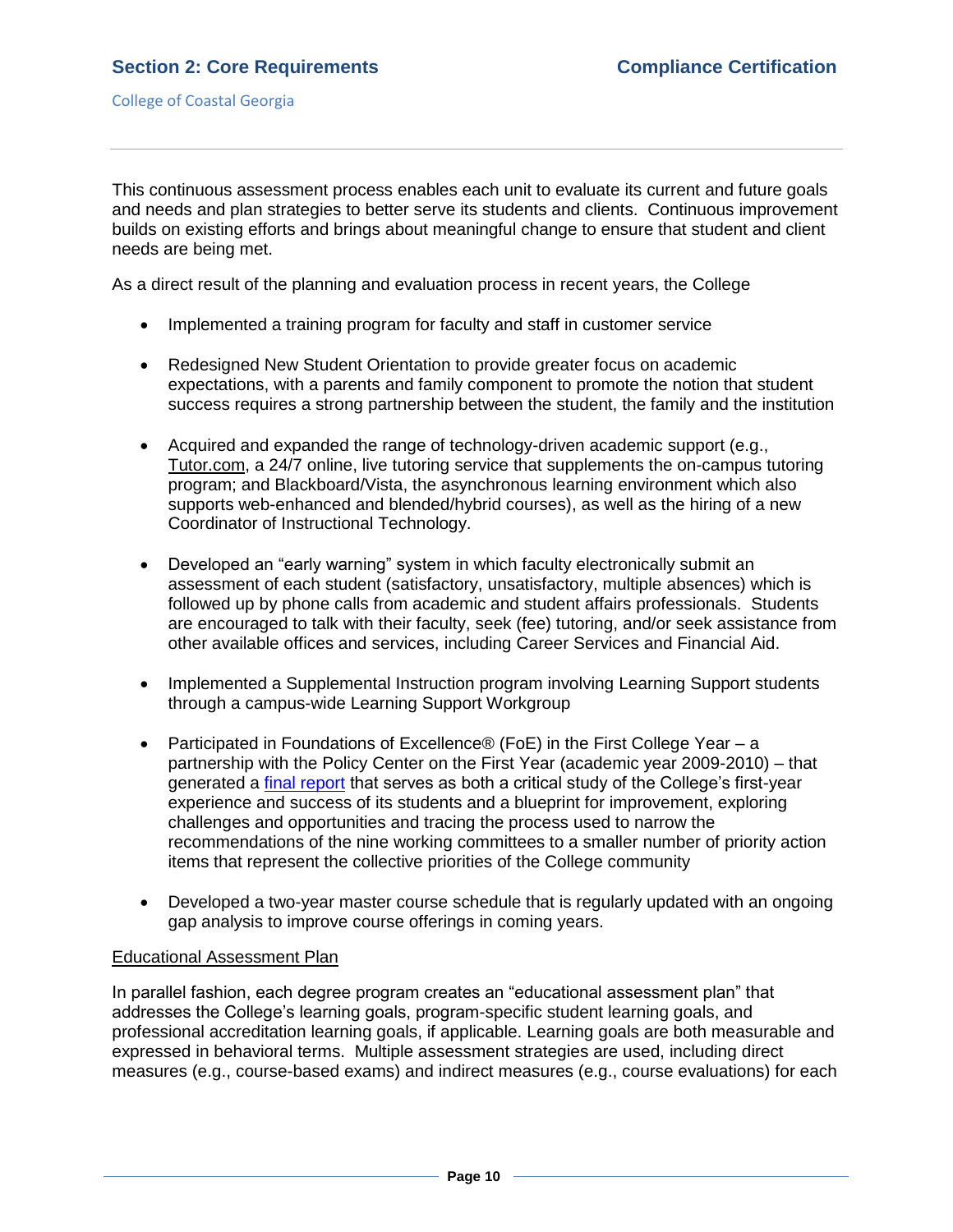degree program. The results of assessment activity are documented and used to improve the respective programs and enhance overall student learning.

### *Comprehensive Program Review*

Complementing the centralized, continuous and institutional-wide unit-based assessment process are the periodic assessments of expected outcome of undergraduate programs. Each academic department must undergo a continuous cycle of comprehensive program reviews as mandated by the USG Board of Regents. Using peer review, these seven-year comprehensive reviews assess the strengths and weaknesses of academic degree programs based on a comprehensive set of quality and productivity indicators. Program review is a powerful tool in assessing expected outcomes and academic decision making.

Additionally, a number of degree programs at the College are accredited by regional or national accrediting agencies. Each of these programs is accountable to its accrediting board for an identified period. When that period elapses, those programs must undergo performance reviews and evaluations to maintain accreditation – [list of programs holding accredited status.](ProgramSpecialAccreditation.pdf#page=1)

Accreditations in process include the developmental review for accreditation of teacher education programs by the Georgia Professional Standards Commission (GaPSC) that is scheduled for January, 2012, as well as the developmental review for accreditation by National Council for Accreditation of Teacher Education (NCATE) that is scheduled for January, 2015.

Recently, preliminary findings of a February 2011 National League for Nursing Accrediting Commission (NLNAC) on-site visit reaffirmed accreditation of the Associate of Science in Nursing and recommended first-time accreditation for the Bachelor of Science in Nursing degree programs.

#### Budget Planning Process

The process of linking budget decisions to the College strategic plan generally begins each January, as the institution submits a Budget Plan and Request to the Board of Regents of the USG. The institutional budget plan usually includes a plan for the base budget, addresses opportunities and challenges faced by the institution, enrollment changes and trends, and budget priorities and issues. The plan also addresses the anticipated use of any formula funds earned by the institution. Finally, the budget plan includes a prioritized new funding request for any funds available from the USG strategic allocation pool. All budget priorities included in the budget plan are tied to the College's strategic plan and are supportive of the USG strategic plan. Academic and non-academic unit plans and goals are directly linked to the College's strategic plan. Recent state revenue constraints have streamlined the process as institutions have not been requested to submit a fiscal year 2012 budget plan at this time.

Institutional budget conferences are generally held each year between January and March. The Vice Chancellor for Fiscal Affairs, along with other USG senior staff, meet with institutional representatives to discuss the Budget Plan, enrollment trends, new funding requests, fee requests, and other issues and priorities. Budget allocations are provided to the institutions in April or May and the budget is prepared and submitted to the Board of Regents by early June for approval.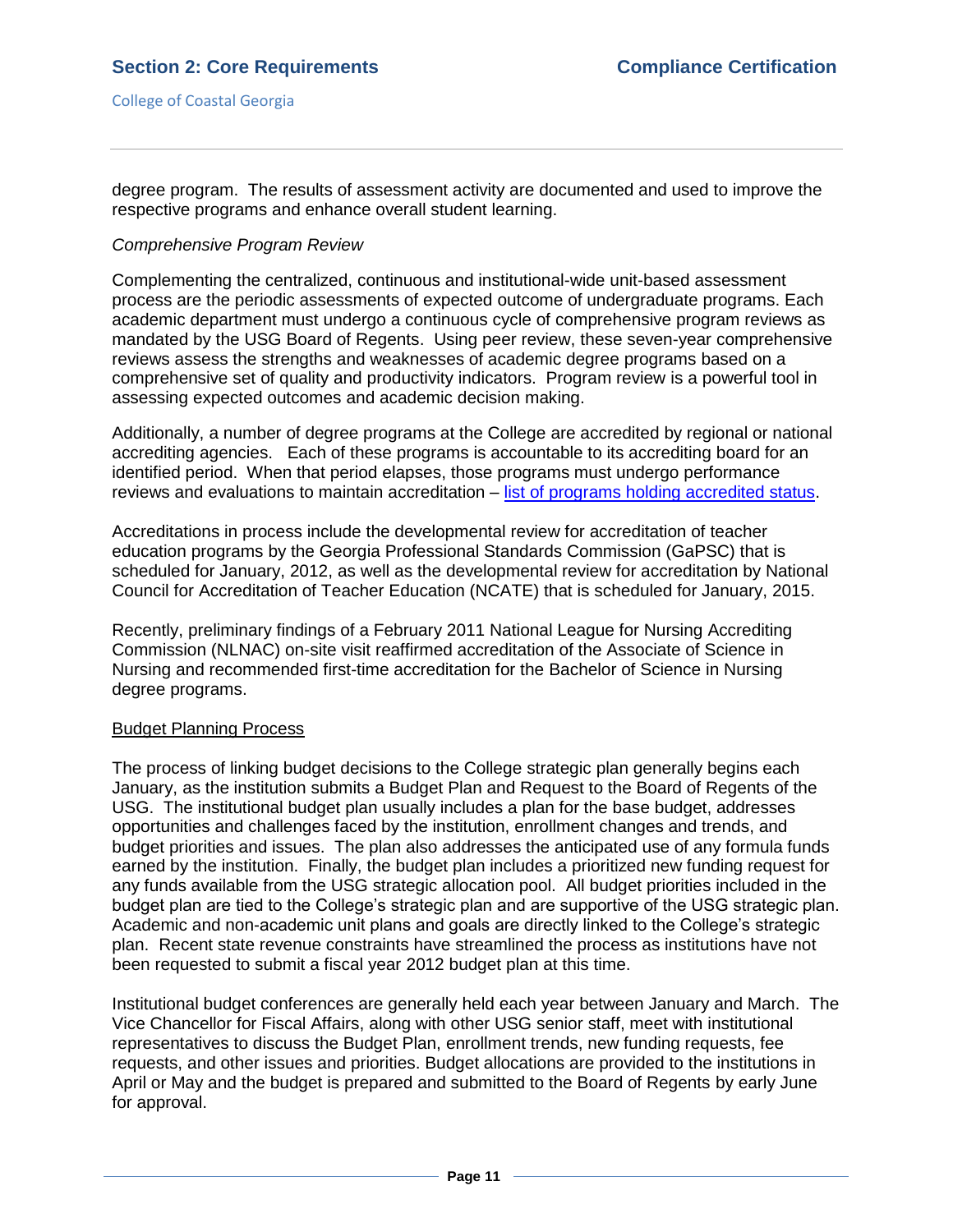The College administration is careful to follow the USG budget process, which is outlined in [Section 8](2.5.oUSGBusinessProceduresManual8.pdf#page=1) of the *Business Procedures Manual*. In addition, the USG Budget Office prepares an annual budget calendar that outlines numerous budget preparation activities completed throughout the year.

Budget allocation decisions for fiscal years 2009 through 2011 – driven by the Strategic Master Plan – focused on establishing faculty positions to support the new baccalaureate degree programs in biological sciences, business, early childhood education/special education, health informatics, middle grades education, and nursing. Additionally, the College made new hires in natural sciences, mathematics, and social sciences to support general education and the new baccalaureate degree programs. A secondary focus was to establish new positions in academic affairs and student affairs to improve instruction and learning outcomes. Finally, positions were added in Business Affairs and Advancement to handle the operational complexities of a rapidly growing institution. Recent State of Georgia revenue declines have forced a cutback management approach, more so than expected, which may constrain institutional growth.

### **(3) Effectively Accomplishes Institutional Mission**

The College's mission is continually assessed through the planning process of all operations of education, service and administrative roles within the institution. Unit plans correlate to strategic initiatives which are tied to the College mission. Below are the key elements of the College's mission statement. To demonstrate effective accomplishment of mission from an institutional perspective, a correlation of the College's mission with a cross-section of outcome assessment results from the annual planning process is provided in the following examples.

- 1) *Foster academic excellence and individual development in a supportive environment*
	- a) Licensures pass rates. Clinical Laboratory Technician Certification Examination results indicate an 88 percent pass rate since 2006; Radiologic Science program students achieved a registry pass rate of 100 percent in six of the last eight years (in 2006 it was 89 percent and in 2010 it was 87 percent); and a summary of NCLEX-RN pass rates indicates 98 percent for 2010, an increase from 94 percent in 2009.
	- b) Specialized Accreditation. All career associate degrees hold program-based accreditation. The specialized accreditation process for each of these programs – Clinical Laboratory Technology, Hospitality Management, Radiologic Science, and Nursing – requires faculty to gather and analyze program data to demonstrate achievement of educational program outcomes. Additionally, internal assessments are performed by each area on an annual basis to assess extent of outcome achievement and identify appropriate programmatic changes to curriculum, methodology, technology, or environment based on the findings.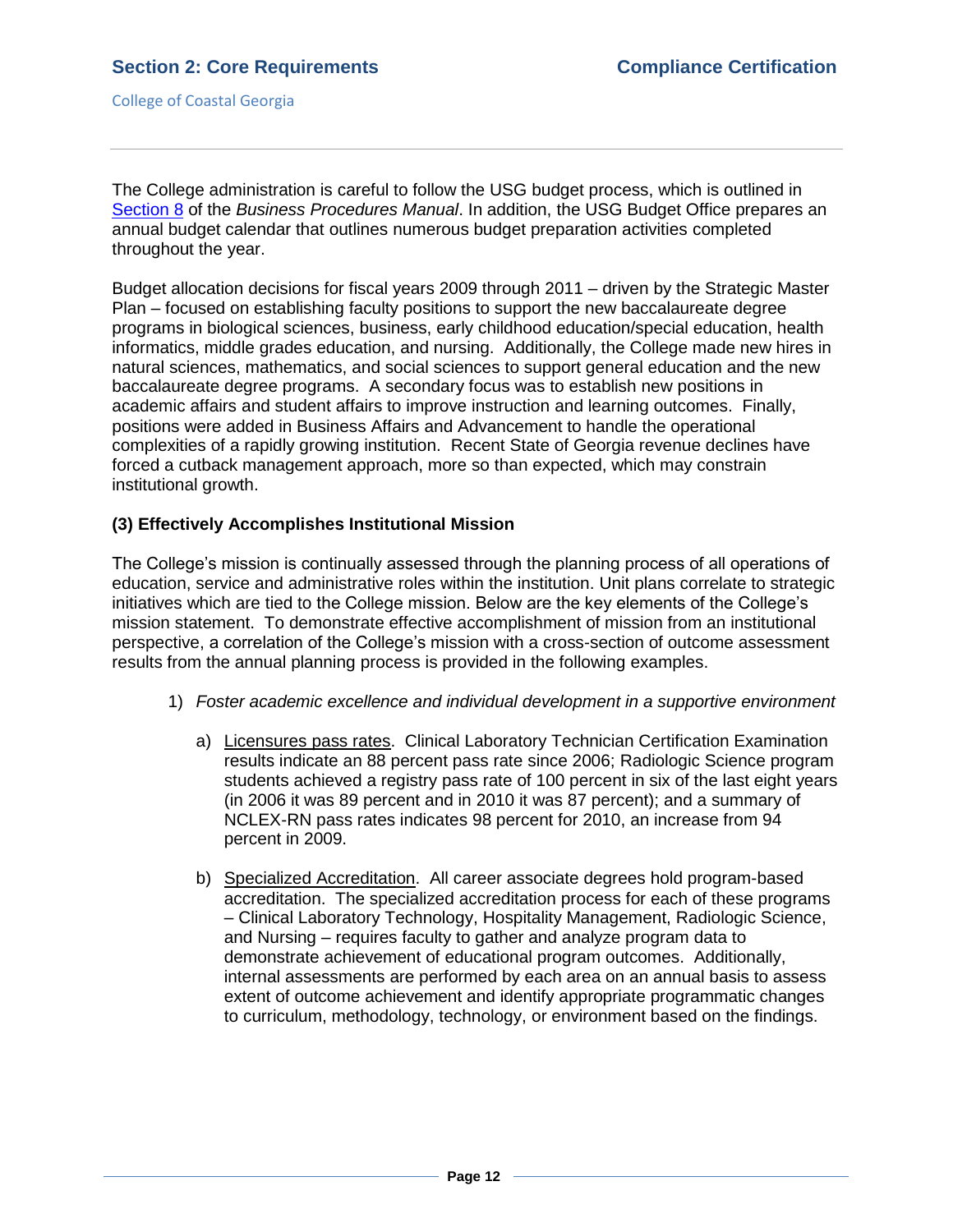- c) Effectiveness of tutorial services. Spring Semester 2010 usage for Tutor.com involved 1342 sessions with a 99.5 percent approval rate. A Fall Semester 2009 faculty survey found 97 percent who felt that tutoring helps students who are at risk of failing or dropping a course.
- d) Student Opinion Ratings. The Graduating Student Satisfaction with College Programs and Services Survey is disseminated annually; results are used to measure effectiveness outcomes of many College service units. In 2009 and 2010, students rated "accomplishment of educational goals" as their number one overall experiential factor while attending the College.
- e) Online Course Evaluations. In Spring Semester 2010, the College transitioned from a paper to an online course evaluation tool. Since that time, faculty members regularly review their scores and student comments to help them make improvements to courses as well as their teaching. The results are also used as part of a faculty member's annual evaluation process, which is taken into consideration for merit pay, promotion and tenure decisions.
- f) Advancements of Campus Facilities. A new Health & Sciences building was unveiled in January 2011 to provide state-of-the-art labs and classrooms. The Hargett Administration Building, containing the Offices of the President, Academic Vice President, Business Affairs Vice President, Academic Affairs, Business Services, Human Resources, Advancement, and Institutional Effectiveness, underwent general interior renovations in fiscal years 2010 and 2011 to create more efficient office space configuration, to add conference room space, and to provide art exhibit space in the lobby area. The Student Activity Center was created as an interim facility for students to use in the absence of a campus center; it was previously the Applied Technology Building and now contains space for the student activities, athletics, student government, student publications, computer laboratory, student clubs/organizations, and an entertainment venue. The Coffin Building had a comprehensive interior renovation that resulted in improved classroom spaces, a new art and ceramics studio, and new locker room facilities to support athletic programs. The natatorium was removed and was replaced by a health and fitness and aerobics studio. A second story was constructed over the old natatorium to provide needed classroom and faculty office space. A significant portion of the Andrews Center ground floor was renovated in Fall Semester 2009 to create a "one place" service area which includes space for the Center for Academic Advising and Career Services, Registrar, Financial Aid, and Student Recruitment offices.
- 2) *Investigate, capture and disseminate 21st century knowledge and skills*
	- a) General Education Assessment. Assessment of general education competencies is based on multiple expected outcomes and has helped the College shape campus culture in clarifying learning priorities for everyone.
	- b)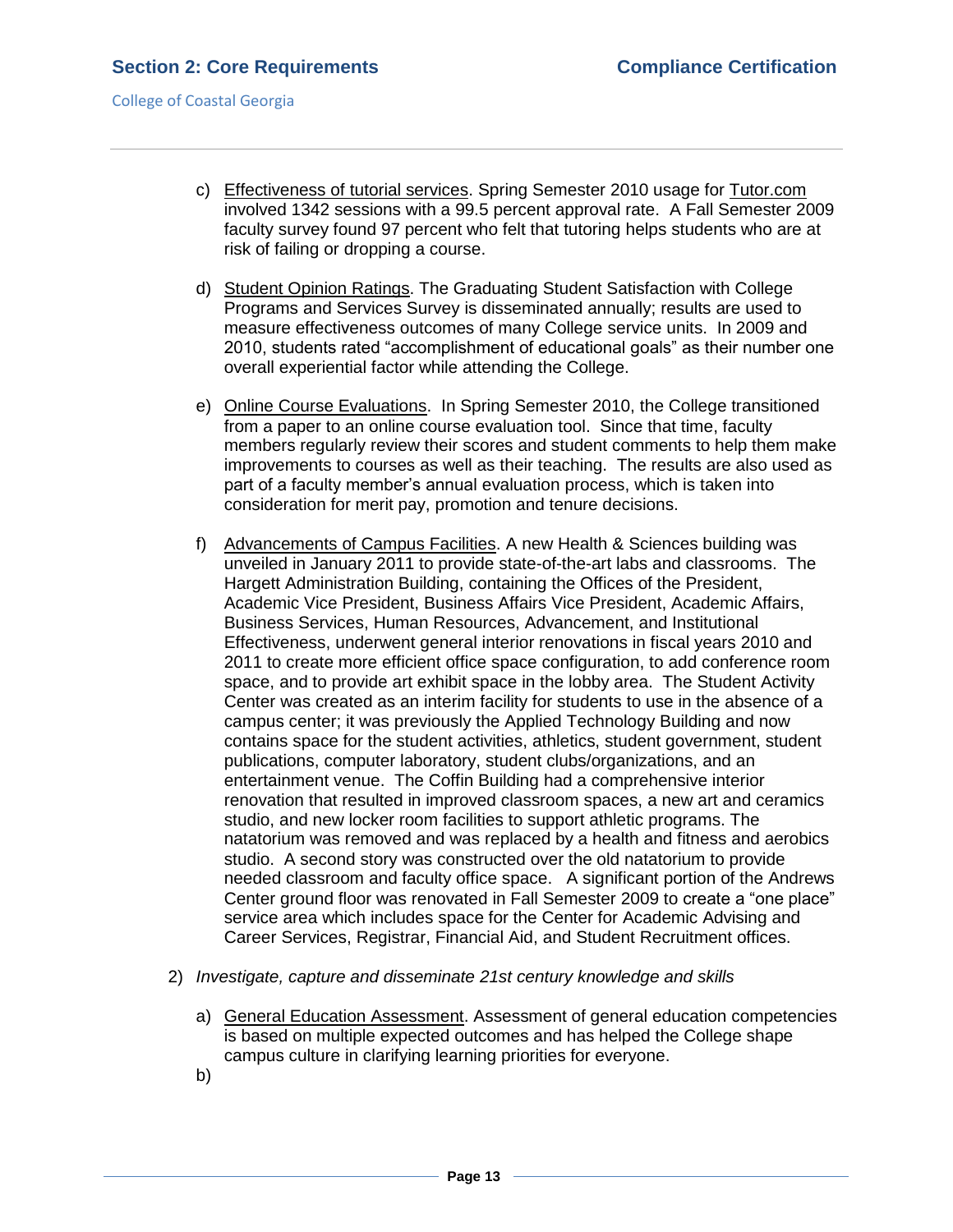- c) Content Area Practicum Experiences. In Spring Semester 2010, the School of Education and Teacher Preparation implemented a middle grades teacher candidate "Content Area Practicum Experience" (CAPE) program where our students volunteered 40 hours at various local organizations while learning about their chosen subject areas in greater depth through hands on experiences and outreach coordination. Partners included the Georgia Sea Turtle Center, Little St. Simons Island, University of Georgia Marine Extension "Coastscapes" program, Laura Walker State Park, Crooked River State Park, Jekyll Island Museum, *A. W. Jones Heritage Center*, St. Simons *Lighthouse* Museum, Fort Frederica National Monument, the Satilla Riverkeeper, Jekyll Island 4-H, and the Tidelands Nature Center.
- d) 2010 Pulse of Camden. An inaugural business conditions study that included student researchers conducted in and for Camden County, Georgia, including the Cities of Kingsland, St. Marys, Woodbine and several unincorporated communities within the County's scope.
- 3) *Provide accessible and affordable higher education*
	- a) Financial aid awards. In Fall Semester 2009, 85 percent of new first-time freshmen received financial aid. In fiscal year 2009, the College disbursed \$4,758,861 in scholarships to students that positively impacted tuition affordability.
	- b) College Foundation Scholarships. The College's Foundation has been successful in raising funds for student scholarship programs. Through philanthropic resources, nearly 200 scholarships are awarded annually to deserving students.
	- c) Improved Financial Aid Delivery. The College began an Administrative Services Rapid Process Improvement (RPI) project in August 2010. The observational data was combined with the data learned through informal discussions and interviews with College leadership and staff. The purpose of the data gathering step was to gain greater understanding and insight into the issues and problems that face the organization, particularly the Financial Aid Office. This insight provided the basis for developing the overall focus of the project. The proposed changes, which are currently being implemented in time for Fall Semester 2011, are expected to have a significant impact on the College's operations. These anticipated results include, but are not limited to: (a) financial aid applications being submitted sooner to the College; and (b) financial aid awards being determined faster and notification to the student occurring sooner.
	- d) Risley Early College Academy, Glynn County School System. The engagement in a collaborative educational program, serving students completing grades 6-12, provides concurrent enrollment for academic dual credit College courses for students once they reach the high school grades. With the first graduating class slated for June 2011, the program is designed to guarantee a smooth transition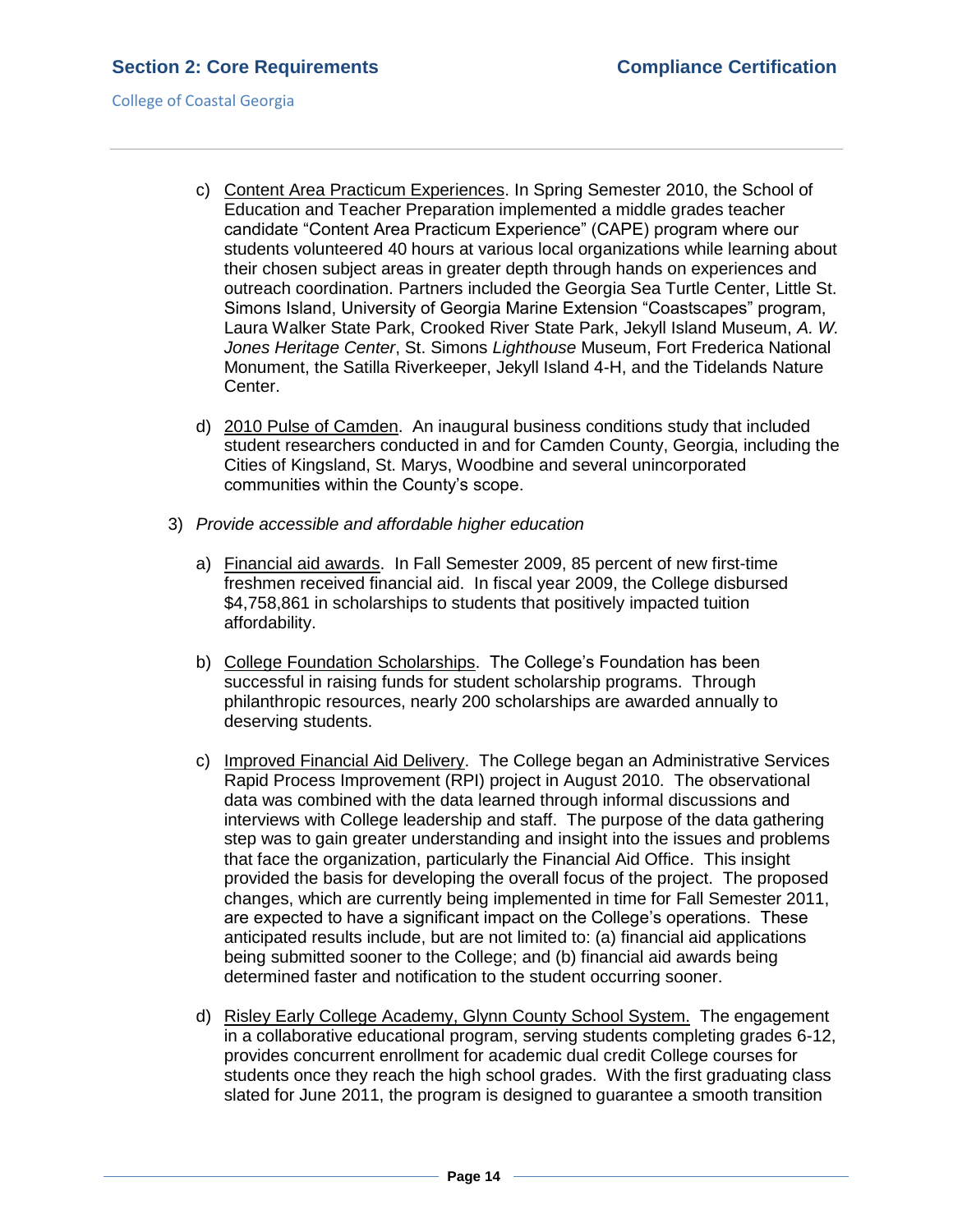into postsecondary education for students that do not typically attend college, but have the academic ability to do so with a different educational delivery system and culture for achievement.

e) Outreach and Retention Efforts Targeting Diverse Populations. Establishment of Torchbearers (specifically targeting African-American males) and Minority Academic Social Development Association (MASDA) have helped students from diverse backgrounds fulfill their educational goals. In academic year 2009-2010, the College was awarded an African American Male Initiative (AAMI) grant to address the educational support needs of incoming freshmen males; a total of 10 males enrolled.

The College also held a College Awareness and Planning Workshop for middle school and high school migrant students in the ESL program in the Glynn County School System during academic year 2009-2010; a total of 125 participants attended.

- f)  $\overline{ACCEL^4}$ . This program allows exceptional students who seek to enroll at the College to replace some or all courses taken during their Junior or Senior year of high school. Students can enroll only in courses approved by the high school counselor and those listed in the *Course Directory* published by the Georgia Student Finance Commission. Tuition for this program is funded through the Georgia Student Finance Commission (HOPE). In academic year 2010-2011, a total of 57 students enrolled in this program.
- g) Move On When Ready (MOWR)<sup>5</sup>. This program launched during academic year 2010-2011 – is designed for exceptional students who seek to enroll fulltime (12 semester hours or more) at the College to replace their Junior and/or Senior year of high school. Students can enroll only in courses approved by the high school counselor and the USG.
- 4) *Engage actively with the community and region*
	- a) School of Arts, Humanities and Social Sciences. Organized the College's participation in The Big Read, a National Endowment for the Arts' program designed to restore reading to the center of American culture. In honor of The Big Read: The Great Gatsby, the School hosted Dr. Jon Hershey, an expert on the 1920s and the Harlem Renaissance.
	- b) School of Business and Public Affairs. Assigned student interns to work without pay for the Communities in Schools (CIS – the "Dine Out for Kids" project), downtown Brunswick/Norwich Street re-development effort, Georgia Greenway

 4 Unlike MOWR, ACCEL students can take one or more courses that are paid for by the HOPE scholarship program

<sup>5</sup> MOWR students must take a minimum of 12 credit hours/full time at the College and cannot take anything at their high school; it is paid for by FTE funding from the high schools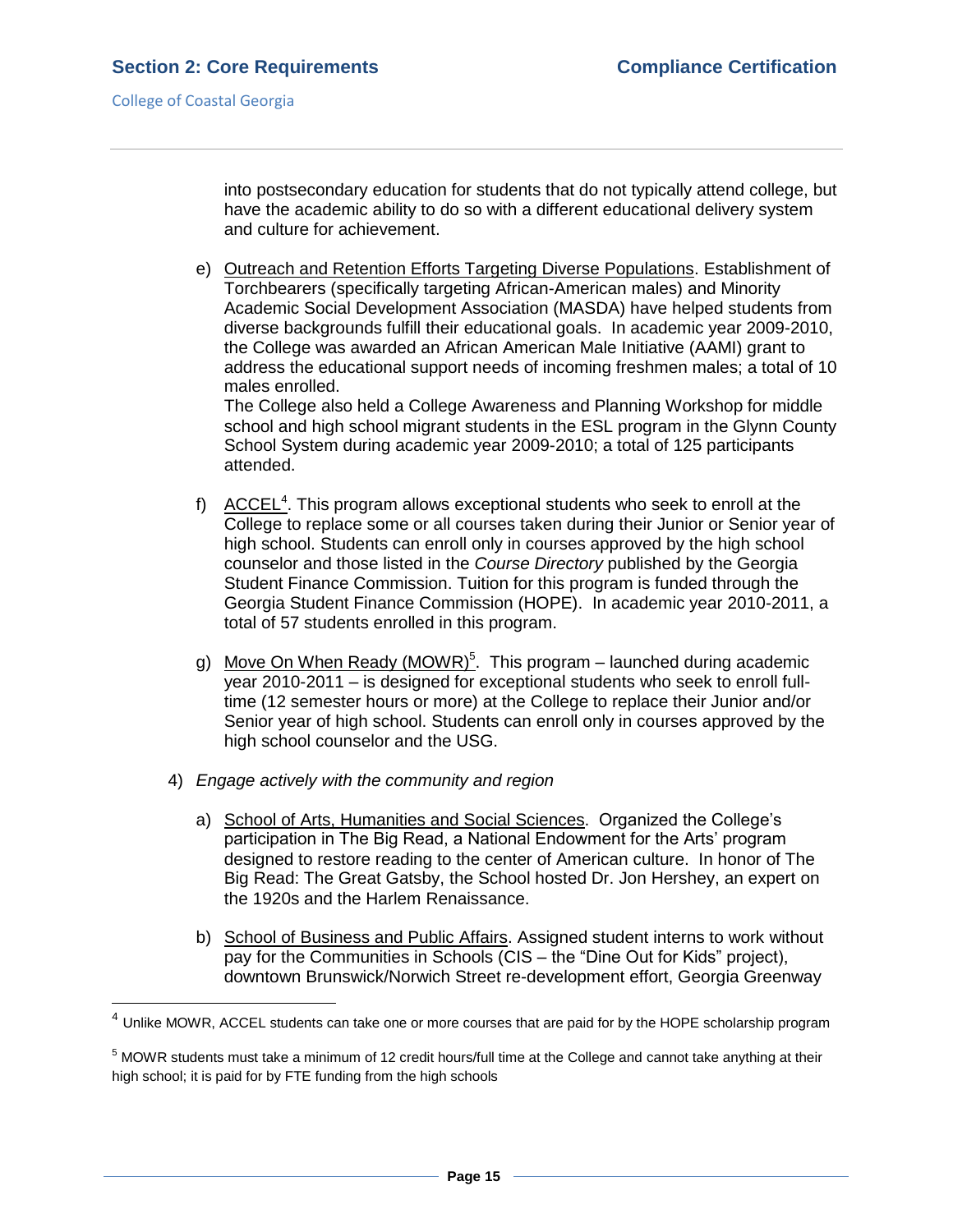bicycle rails-to-trails project. Additionally, baccalaureate students donated food and dozens of hours to the Brunswick Manna House; participated in and raised over \$250 for the local Alzheimer's Society; participated in the Get Motivated leadership seminars in Atlanta and the Awareness in Motion (AIM)/Family violence awareness ride on Saint Simons Island.

Further, the School advised and consulted with the Golden Isles Arts and Humanities Association of SE Georgia (GIAHA), the Southeast Georgia Joint Development Association (SEGA JDA), YMCA of Brunswick, and various small businesses to help them address various issues they faced.

- c) School of Education and Teacher Preparation. Worked with McIntosh County to identify teachers for the Rivers to Reefs Educator workshops; implemented a new content area practicum experience (CAPE) that included collaboration with several area organizations (e.g., Little St. Simons Island, Fort Frederica National Monument, University of Georgia Marine Extension (Coast Scapes), Satilla Riverkeeper); and awarded a \$13,615 African American Male Initiative BOR matching grant.
- d) School of Mathematics and Natural Sciences. Collaborated with Ware County Schools in a Mathematics-Science Partnership to improve content knowledge and pedagogy of 9-12 science teachers (academic years 2009-2011) – funded by a grant award from the Department of Education to the Ware County School System. The School annually hosts and coordinates the Coastal Georgia Regional Science and Engineering Fair for  $5<sup>th</sup> - 12<sup>th</sup>$  graders and Expanding Your Horizons, a STEM educational science program for middle school girls.
- e) School of Nursing and Health Sciences. Established collaborative relationship with Glynn County Health Department and the Immunization Coalition and expanded the clinical option with Seafarer's clinic outreach; established an Advisory and Community of Interest Committee to provide oversight, review and dissemination of department work and goals; and organized and conducted an H1N1 immunization drive in Glynn County.
- f) Planning Committee for Cultural, Arts and Lifelong Learning (CALL) Programs. Established in Fall Semester 2010 by the Foundation in partnership with the College for the express purpose of conducting a needs/demand analysis and planning for the introduction of new programming in the arts, cultural affairs and personal development with a focus to develop a plan for arts, culture and lifelong learning programming that is responsive to community interests; e.g., visual arts, a theater series, summer master class programming, classical performances, and professional enhancement curriculum.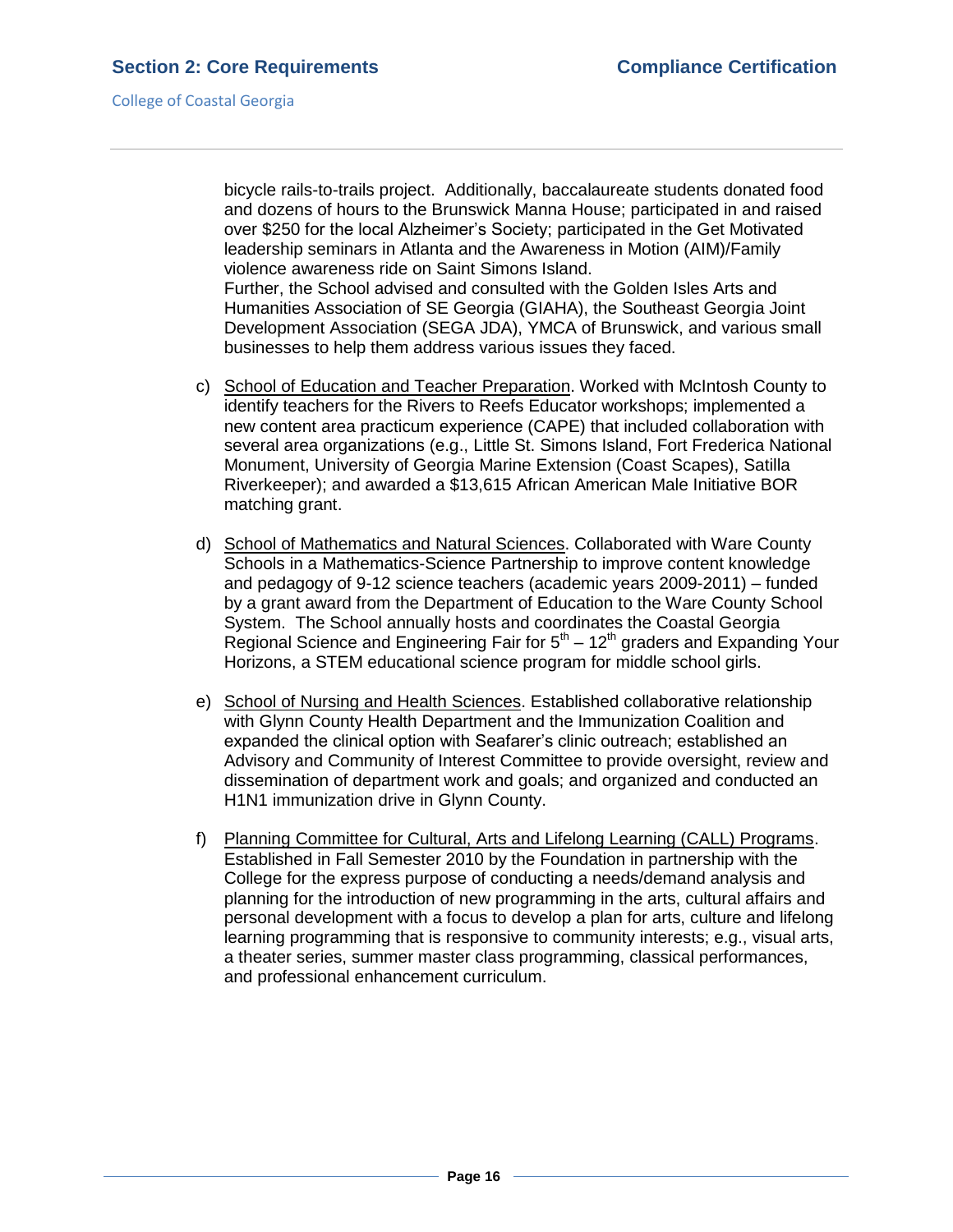College of Coastal Georgia

## **Summary**

The College is committed to ongoing, integrated and institution-wide planning and evaluation and is implementing assessment systems to ensure outstanding performance. The aforementioned information clearly demonstrates that the College is accomplishing its mission and that the institution is formulating a continuous improvement process designed to increase its overall institutional effectiveness – from the development of baccalaureate degree programs, to the hiring of new faculty, to the establishment of new procedures of assessment and strategic planning. In summary, institutional effectiveness at the College is defined as the integrated, systematic, explicit, and documented processes of measuring performance against the institution mission for purposes of continuous improvement of academic programs, administrative services, and educational support offered by the College.